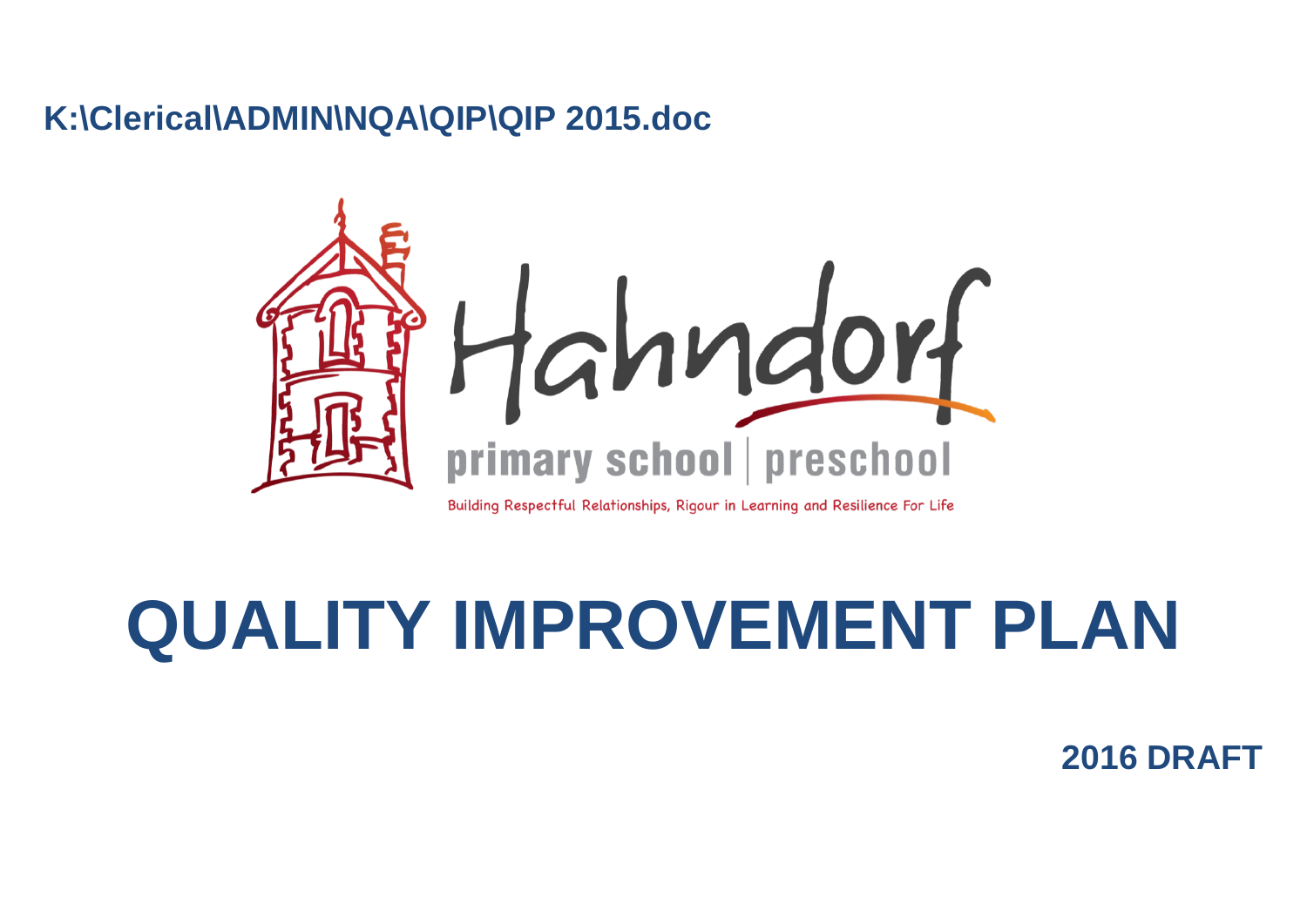# **Service Details**

|                             | 83887058                                                                                                         |  |  |
|-----------------------------|------------------------------------------------------------------------------------------------------------------|--|--|
| Mobile:                     |                                                                                                                  |  |  |
| Fax:                        | 83887928                                                                                                         |  |  |
| Email:                      | dl.0163_info@schools.sa.edu.au                                                                                   |  |  |
| <b>Nominated Supervisor</b> |                                                                                                                  |  |  |
|                             |                                                                                                                  |  |  |
|                             | <b>Kerry Docking</b>                                                                                             |  |  |
|                             | 83887058                                                                                                         |  |  |
|                             | 83887928                                                                                                         |  |  |
| Email:                      | Kerry. Docking854@schools.sa.edu.au                                                                              |  |  |
|                             |                                                                                                                  |  |  |
|                             |                                                                                                                  |  |  |
|                             |                                                                                                                  |  |  |
|                             |                                                                                                                  |  |  |
|                             |                                                                                                                  |  |  |
|                             | Service approval number<br><b>Physical location contact details</b><br>Telephone:<br>Name:<br>Telephone:<br>Fax: |  |  |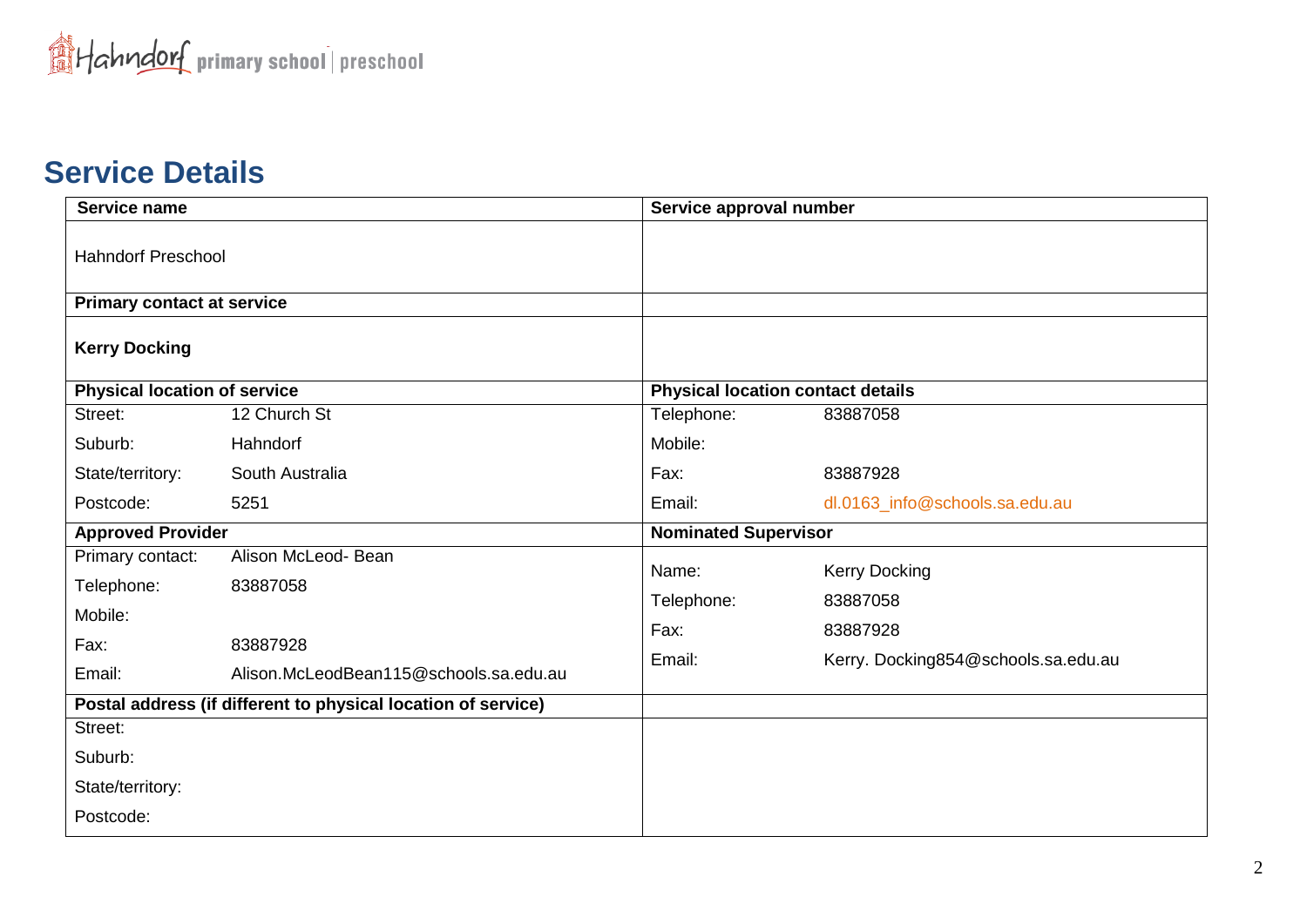# **Operating Hours – MULTISITE SERVICE**

|                      | <b>MONDAY</b> | <b>TUESDAY</b> | <b>WEDNESDAY</b> | <b>THURSDAY</b> | <b>FRIDAY</b> | <b>SATURDAY</b> | <b>SUNDAY</b> |
|----------------------|---------------|----------------|------------------|-----------------|---------------|-----------------|---------------|
| <b>OPENING TIMES</b> | 8.15          | 8.15           | 8.15             | 8.15            | 8.15          | <b>CLOSED</b>   | <b>CLOSED</b> |
| <b>CLOSING TIMES</b> | 16.00         | 16.00          | 16.00            | 16.00           | 16.00         | <b>CLOSED</b>   | <b>CLOSED</b> |

# **ADDITIONAL INFORMATION**

- We are a school based preschool open during SA School Terms.
- We operate within a 5 day week .
- Pupil free and school closure days are nominated by the Governing Council.
- Some staff work across in both the preschool and school.
- Children are grouped vertically.
- We operate with in a DECD school based Preschool funding model which either includes 1.4 or 1.0 teacher and 0.8 fte SSO , plus very limited administration time less than one hour per week. In comparsion with a stand alone Preschool which would receive 1.0 Director, 1.0 Teacher plus 0.5 ECW.

Kerry Docking is the site Principal and is responsible for submitting the Quality Improvement Plan.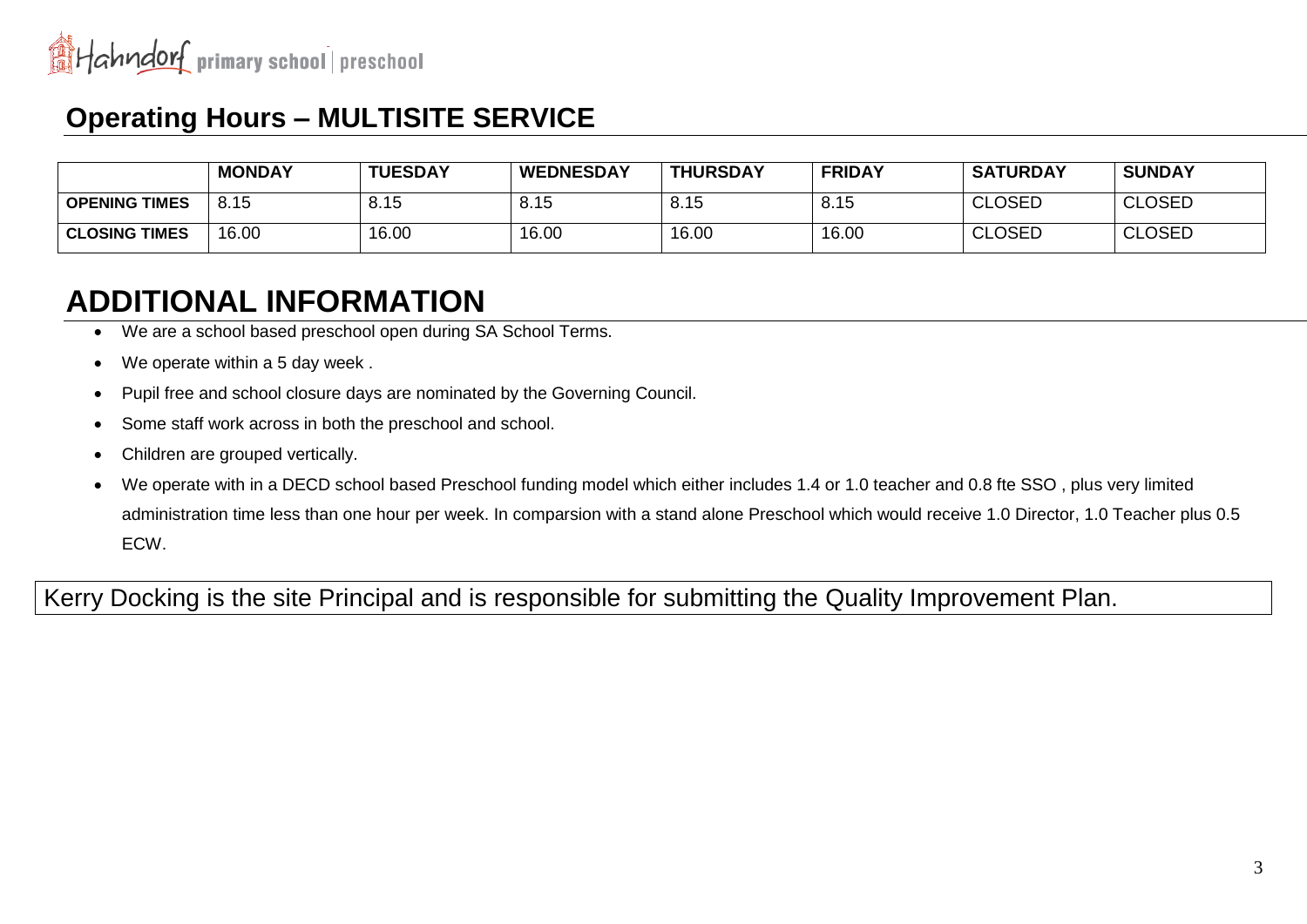

| <b>STRENGTHS</b>                                                                                                                                                            | KEY IMPROVEMENTS - Standard/element - Identified Issue                                                                                                                                                                                                                                                               |  |  |
|-----------------------------------------------------------------------------------------------------------------------------------------------------------------------------|----------------------------------------------------------------------------------------------------------------------------------------------------------------------------------------------------------------------------------------------------------------------------------------------------------------------|--|--|
| <b>Based on our National Quality Standard</b>                                                                                                                               | 1.1.4 The documentation about each child's program and progress is available to families.                                                                                                                                                                                                                            |  |  |
| Assessment and Rating Report (18/07/2015)<br>Based on parent surveys the communication of children's program and progress has been identified as an area for<br>improvement |                                                                                                                                                                                                                                                                                                                      |  |  |
| We exceeded in: all areas of Quality Area 1                                                                                                                                 | Curriculum decision making contributes to each child's learning and development outcome in relation to<br>1.1.1<br>their identity, connection with community, wellbeing, confidence as learners and effectiveness as<br>communicators.<br>In particular in the area of numeracy (as Linked to Partnership direction) |  |  |

| Standard/<br><b>Outcomes</b> | Priority | <b>Steps to achieve outcome</b>                                                                                                                                                                                                                                                                                                                                                                                                                                                           | Success measure                                                                                                                                                                                                                                                                                                                                    | By<br>when?    | <b>Progress Notes</b><br>We have achieved:                                                                                                                                                                                                                                  |
|------------------------------|----------|-------------------------------------------------------------------------------------------------------------------------------------------------------------------------------------------------------------------------------------------------------------------------------------------------------------------------------------------------------------------------------------------------------------------------------------------------------------------------------------------|----------------------------------------------------------------------------------------------------------------------------------------------------------------------------------------------------------------------------------------------------------------------------------------------------------------------------------------------------|----------------|-----------------------------------------------------------------------------------------------------------------------------------------------------------------------------------------------------------------------------------------------------------------------------|
| 1.1.1.                       | н        | Staff training and development<br>Linking Numeracy Indications to AC Foundation and<br>Capacities<br>Utilising and accessing Result Plus resources<br>Trail an action research linked to planning cyclic model<br>Visiting other preschool<br>Investigate mathematical language<br>Tracking children's outcomes<br>Developing a proforma and trailing<br>Investigating and developing links to Nature Play and<br>Active learning environment<br>Purchasing option mathematical resources | Evident in day to day learning<br>programs<br>Staff attend training<br>Documentation of programme and<br>reflective notes                                                                                                                                                                                                                          | End by<br>2017 | 3 sessions - Deb Lassock - Numeracy<br>Indicators<br>Niki Buchan - Nature Paly and Numeracy<br>Attending all Partnership Training<br>available<br>Purchase appro resources<br>Children observation reflecting numeracy<br>indictors<br>Program reflects numeracy indicators |
| 1.1.4                        | н        | Formal interviews offered in Term 2<br>Facebook page develop<br>Digital Photo display<br>Floor book available for parents<br>Displays in preschool informative<br>Newsletter email<br>Parent email link re events<br>Ongoing white board<br>Skoolbag<br>Child learning committees parents emailed and involved in<br>process.<br>Informal<br><b>Review summative Reports</b><br>Persona Books                                                                                             | Implementation of all outcomes<br>$\bullet$<br>achieved<br>90% parent highly satisfied on<br>parent survey result<br>I receive helpful information about<br>my child's progress and<br>achievement<br>65% - Strongly agree<br>20% - Agree<br>10% - Neutral<br>$\bullet$<br>5% - Disagree<br>$\bullet$<br>100% of parenting attending<br>interviews | 2017           | Formal Facebook Digital Photo display<br>Floor book<br><b>Displays</b><br>Newsletter email<br>Parent email link re events<br>Ongoing white board<br>Child learning committees parents emailed<br>and involved in process.<br>Informal                                       |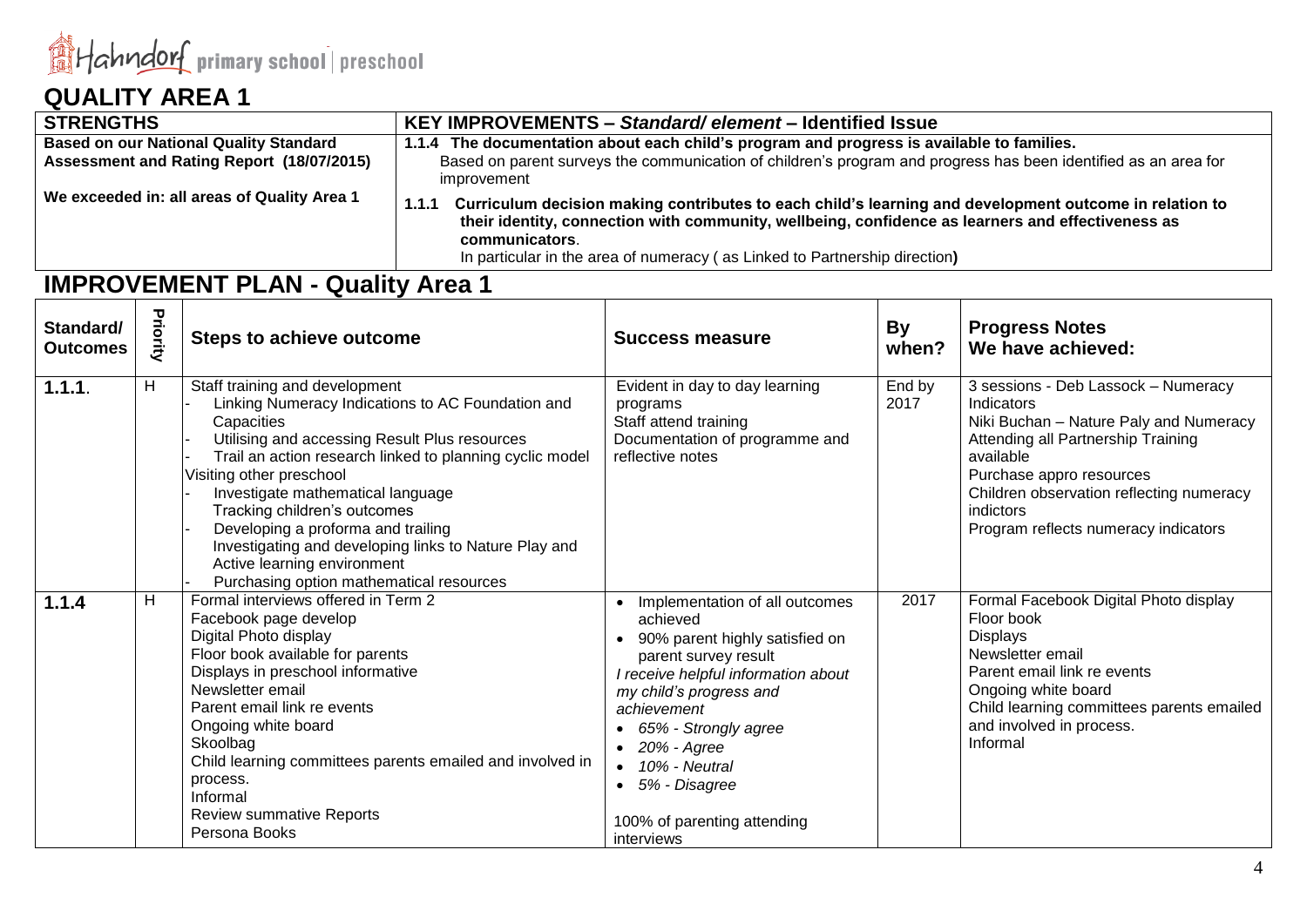

| l STRENGTHS                                              | KEY IMPROVEMENTS - Standard/element - Identified Issue                              |
|----------------------------------------------------------|-------------------------------------------------------------------------------------|
| <b>Based on our National Quality Standard Assessment</b> | 2.1.1 Each child's health needs are supported                                       |
| and Rating Report (18/07/2015)                           | Based on Assessment feedback - ensuring child's comfort and opportunities for rest. |
|                                                          | Clarity of role of school admin area and preschool re: health plans                 |
| We met: 2.1, 2.3                                         | 2.3.1 Each child is adequately supervised at all times                              |
|                                                          | In light of layout of preschool                                                     |
| We exceeded in: 2.2                                      |                                                                                     |
|                                                          | c                                                                                   |

| Standard/<br><b>Outcomes</b> | Priority | <b>Steps to achieve outcome</b>                                                                                                                                                                                                                                                            | Success measure                                         | <b>By</b><br>when? | <b>Progress Notes</b> |
|------------------------------|----------|--------------------------------------------------------------------------------------------------------------------------------------------------------------------------------------------------------------------------------------------------------------------------------------------|---------------------------------------------------------|--------------------|-----------------------|
| 2.1.2<br>2.1.3               | M        | Provide each child with individual pillow and blanket -<br>which parents launder children able to bring a comfort toy<br>Identifying children who need to rest and providing<br>adequate provision for this<br>Individual conservation with parents Need to ensure<br>Communicated to TRTs | Strategies in place<br>Children comfortable and resting | T 4 2016           |                       |
| 2.3.1                        |          | In acknowledgement that we do not have a purpose built<br>preschool:<br>Regular audits<br>All risk assessment documentation in place                                                                                                                                                       | Strategies in place                                     | 2016               |                       |
|                              |          | Educators, Co-ordinators Review child protection policy<br>Induction of a new staff member                                                                                                                                                                                                 |                                                         |                    |                       |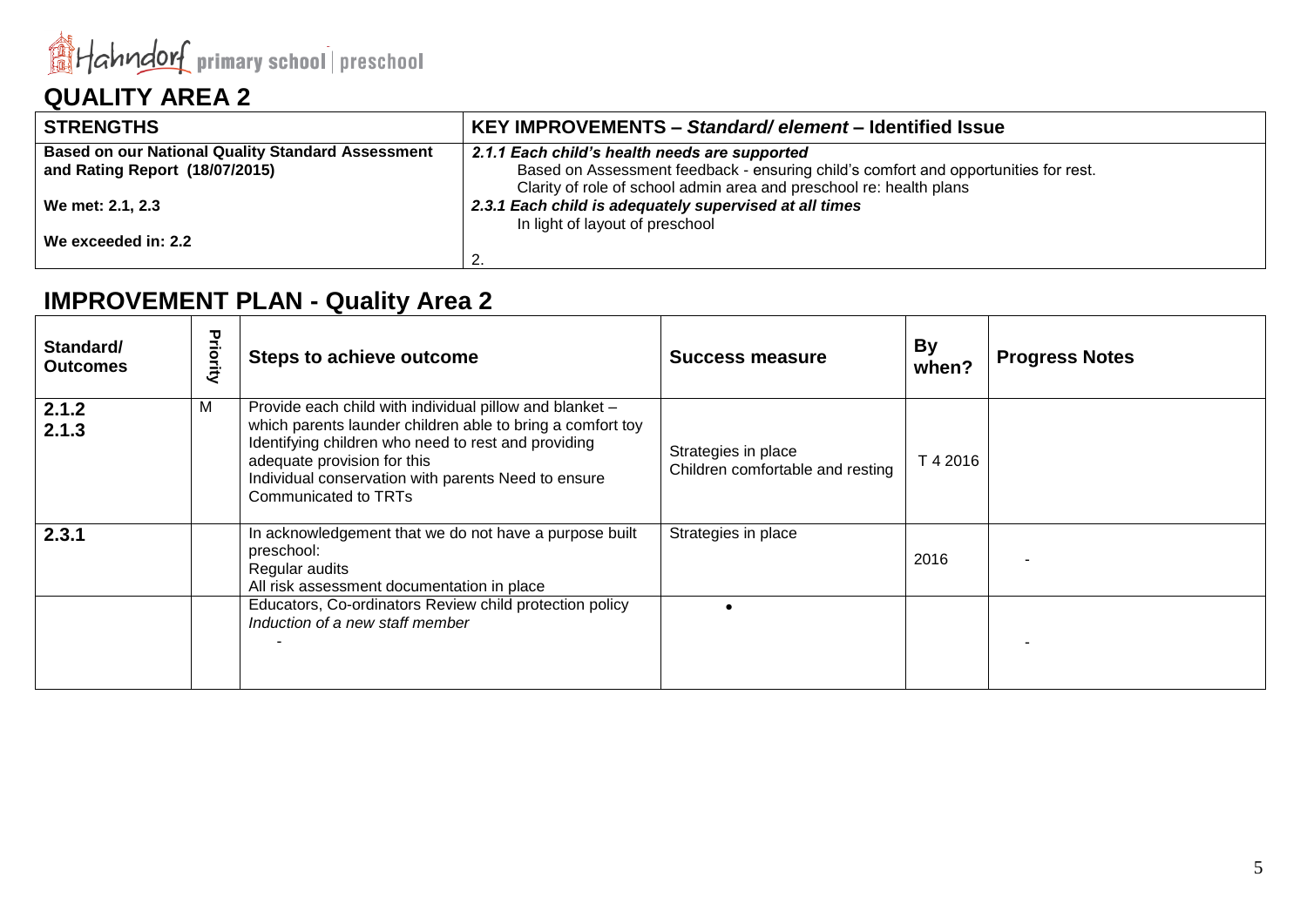| <b>STRENGTHS</b>                                                                                                    | KEY IMPROVEMENTS – Standard/element – Identified Issue                                                                                                                                                                                                                                                                 |
|---------------------------------------------------------------------------------------------------------------------|------------------------------------------------------------------------------------------------------------------------------------------------------------------------------------------------------------------------------------------------------------------------------------------------------------------------|
| <b>Based on our National Quality Standard Assessment</b><br>and Rating Report (18/07/2015)<br>We met: 3.1, 3.2, 3.3 | 3.1.2. Premises, furniture and equipment are safe, clean and well maintained<br>3.3.2 Children are supported to become environmentally responsible and show respect for the<br>environment This is a strength and needs to continue in light of new staff team<br>Develop a Environmental and Sustainability Strategy. |

| Standard/<br><b>Outcomes we</b><br>seek                                                                                                 | <b>Priority</b><br>Priority | <b>Steps to achieve outcome</b>                                                                                                                                                                                                                                                                                                                                            | <b>Success measure</b> | <b>By</b><br>when? | <b>Progress Notes</b> |
|-----------------------------------------------------------------------------------------------------------------------------------------|-----------------------------|----------------------------------------------------------------------------------------------------------------------------------------------------------------------------------------------------------------------------------------------------------------------------------------------------------------------------------------------------------------------------|------------------------|--------------------|-----------------------|
| 3.1.2 Premises,<br>furniture and<br>equipment are safe,<br>clean and well<br>maintained                                                 | H                           | Ongoing Audits using "Safe Play Hazard Checklist"<br>Review and purchase new furniture which is easier to<br>maintain<br>Review and remove equipment surplus to needs<br>Removed board from windows and redesigned learning<br>space                                                                                                                                       | All implemented        | T1 2016            |                       |
| 3.2<br>The environment<br><i>is inclusive,</i><br>promotes<br>competence,<br>independent<br>exploration and<br>learning through<br>play | M                           | Regular working<br>Redesigned outdoor paly area:<br>Created levelled grassed area<br>Created a sensory area - plus path/ garden<br><b>Bridge</b><br>Developing a green house<br>Outdoor kitchen<br>Redeveloping sand pit<br>$\sim$<br>Review out door storage<br>Gate signage<br>Soft fall review<br>Outdoor blinds update<br><b>Isolation taps</b><br>Cleaning shade sail | All implemented        | Mid 2017           |                       |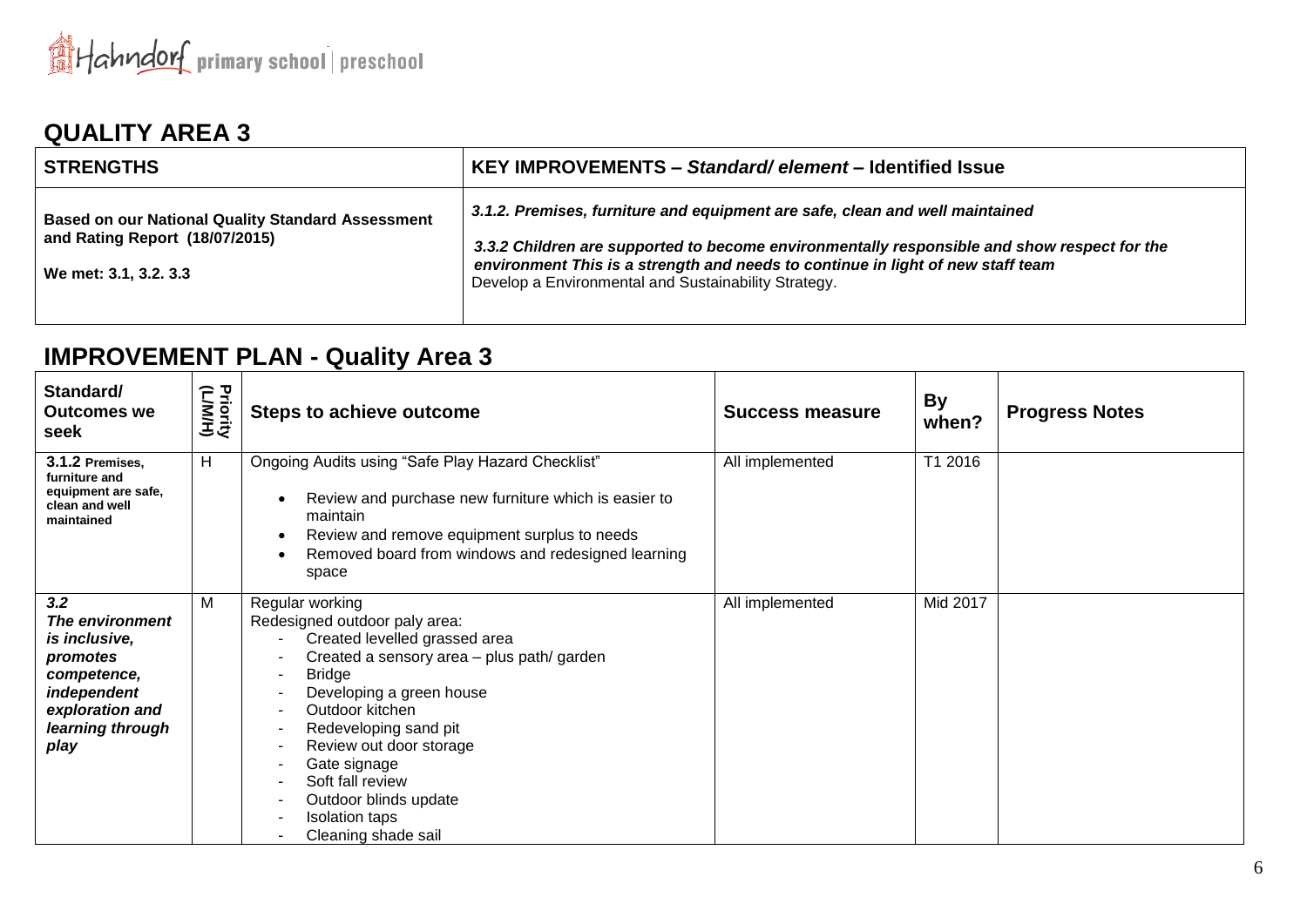

| <b>STRENGTHS</b>                                                                           | <b>KEY IMPROVEMENTS</b> |
|--------------------------------------------------------------------------------------------|-------------------------|
| <b>Based on our National Quality Standard Assessment</b><br>and Rating Report (18/07/2015) | 4.1                     |
| <b>We met: 4.1</b><br>We exceeded in:4.2                                                   |                         |

| Standard/<br><b>Outcomes we</b><br>seek | 은 구<br><b>TNIH)</b><br>/M/H) | <b>Steps to achieve outcome</b>                  | <b>Success measure</b> | By when? | <b>Progress Notes</b> |
|-----------------------------------------|------------------------------|--------------------------------------------------|------------------------|----------|-----------------------|
| 41.                                     |                              | Maintain ratios within DECD funding and staffing |                        |          | 2014                  |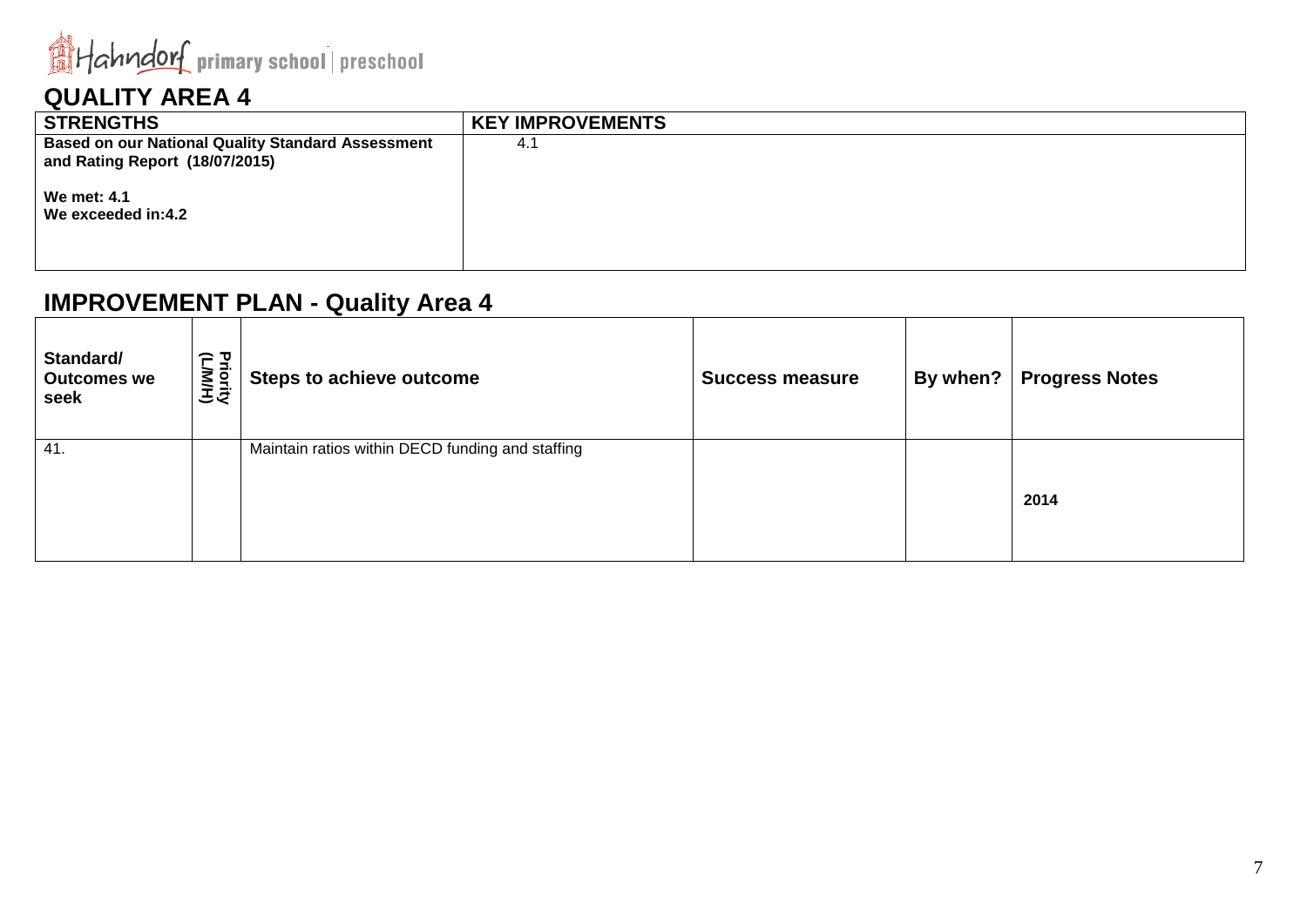

| <b>STRENGTHS</b>                                                                    | <b>KEY IMPROVEMENTS</b> |
|-------------------------------------------------------------------------------------|-------------------------|
| Based on our National Quality Standard Assessment and Rating Report<br>(18/07/2015) | No improvement required |
| We exceeded in all Area in Quality Area 5                                           |                         |
|                                                                                     |                         |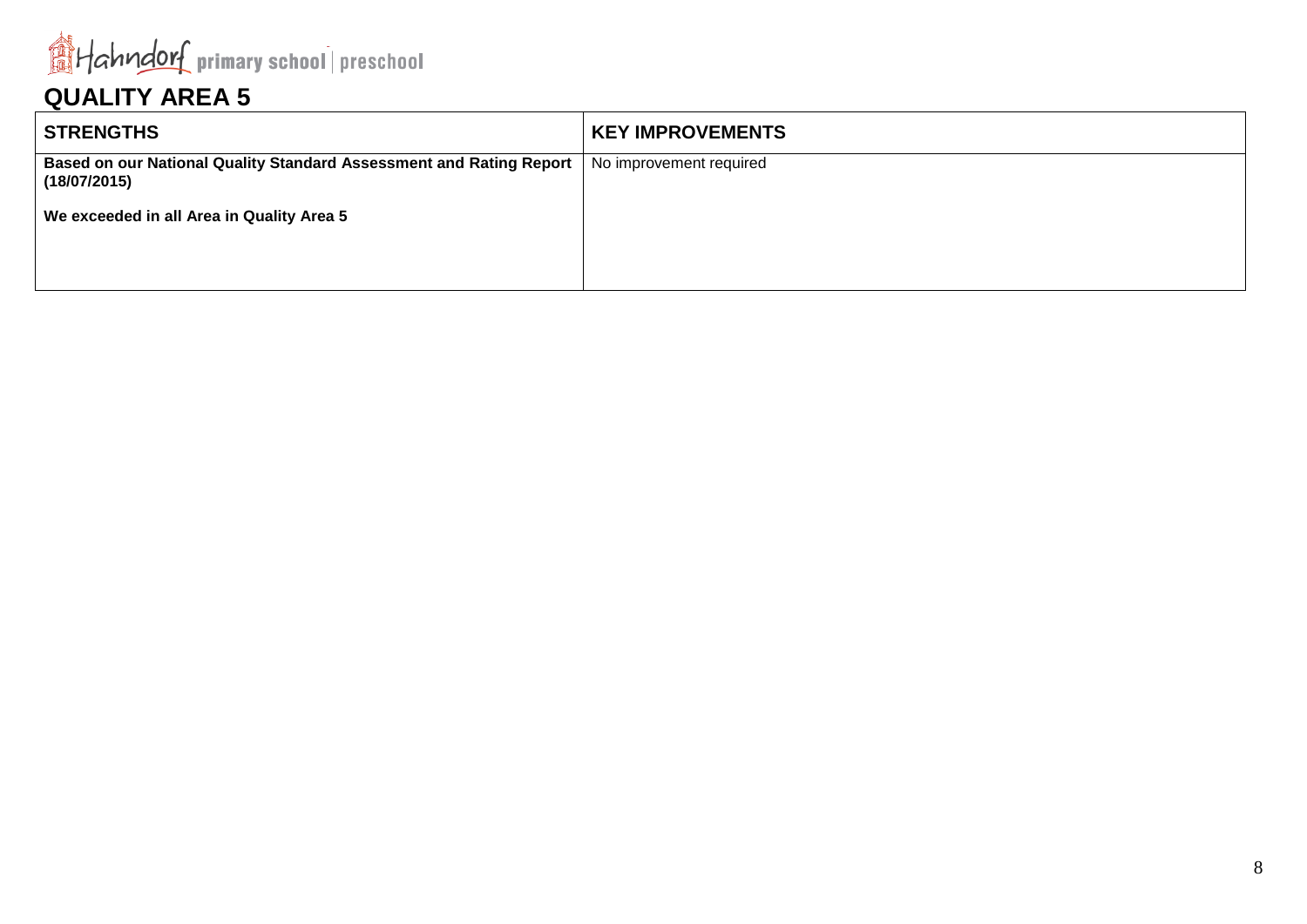

| <b>STRENGTHS</b>                    | <b>KEY IMPROVEMENTS</b> |
|-------------------------------------|-------------------------|
| Met the following areas;<br>6.1 6.3 |                         |
| Exceeding in 6.2                    |                         |
|                                     |                         |
|                                     |                         |
|                                     |                         |

| Standard/<br><b>Outcomes we seek</b>                                                                 | <b>Friority</b><br>(LMH) | <b>Steps to achieve outcome</b>                                                                                                                                                                                                                                                                                                                                                                                                                 | <b>Success</b><br>measure | By<br>when? | <b>Progress Notes</b> |
|------------------------------------------------------------------------------------------------------|--------------------------|-------------------------------------------------------------------------------------------------------------------------------------------------------------------------------------------------------------------------------------------------------------------------------------------------------------------------------------------------------------------------------------------------------------------------------------------------|---------------------------|-------------|-----------------------|
| 6.1 Respective an<br>supportive<br>relationships with<br>families are<br>developed and<br>maintained | M                        | Review orientation processes:<br>- Better utilise play group session as transition into preschool<br>- Develop in information booklets for transition points<br>Attending HECL transition meetin s                                                                                                                                                                                                                                              | Implement strategies      | 2016        |                       |
| 6.3.                                                                                                 | M                        | school receives summative report<br>$\bullet$<br>Discussion with future teachers.<br>$\bullet$<br>Linking with zebra kids re children who are attending both<br>$\bullet$<br>services ie attending Library -email links<br>Reviewed Transition programmes and links to school<br>$\bullet$<br>school assemblies<br><b>Buddy classes</b><br>German lessons music lessons<br>Siblings visit preschool<br>Regular visits to school garden and yard |                           |             |                       |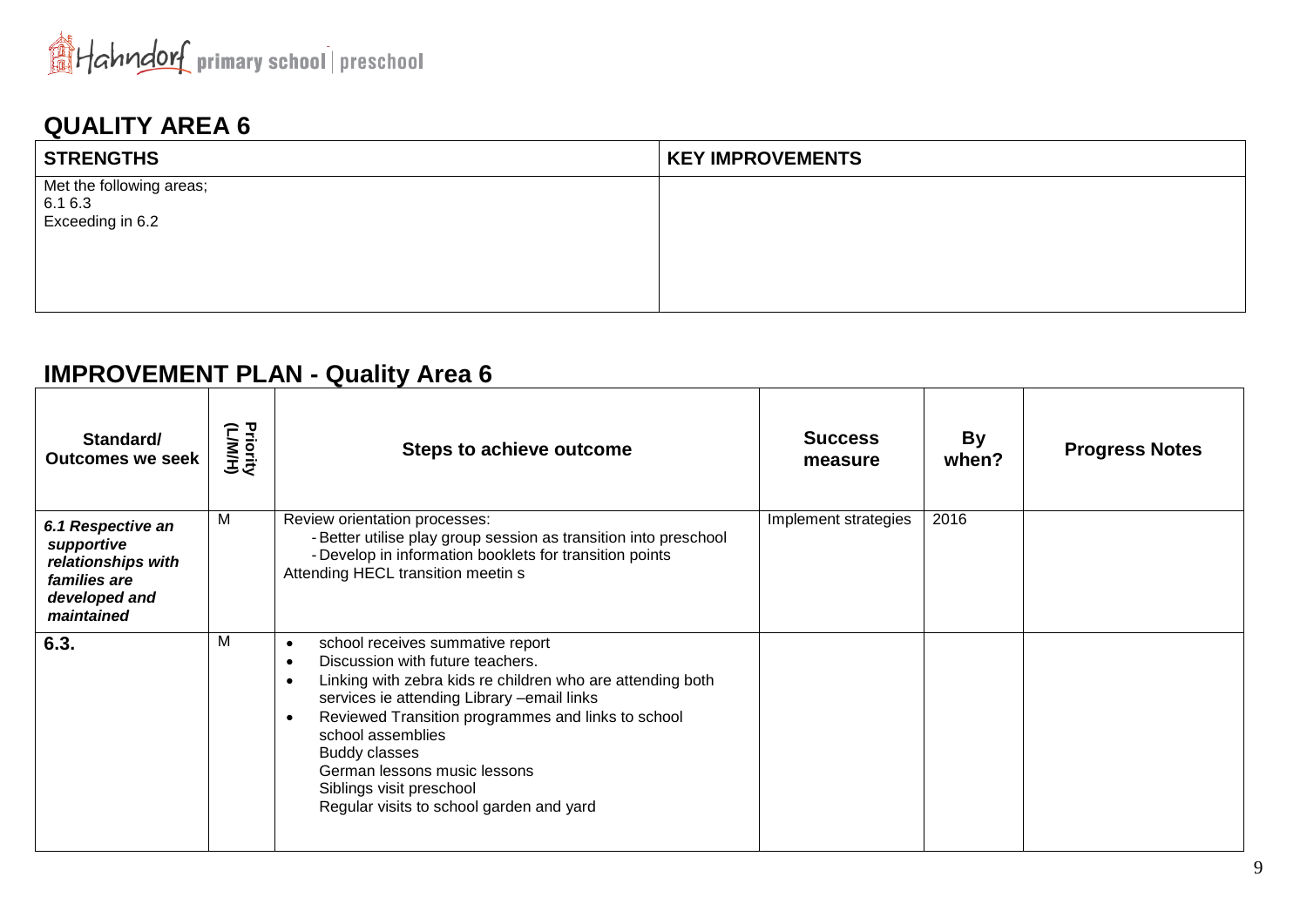

| <b>KEY IMPROVEMENTS</b> |
|-------------------------|
| 7.1                     |
|                         |
|                         |
|                         |
|                         |
|                         |